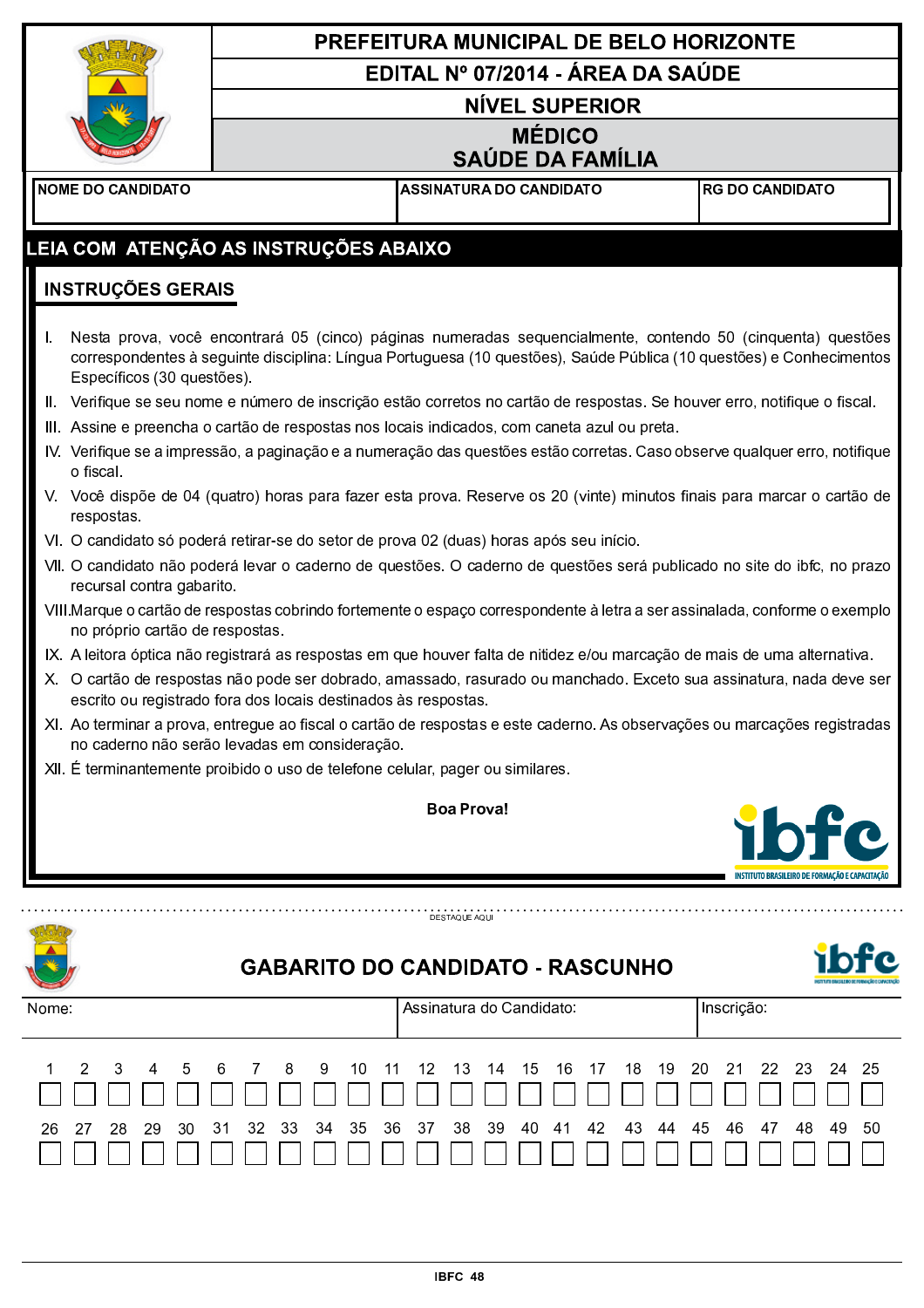# RASCUNHO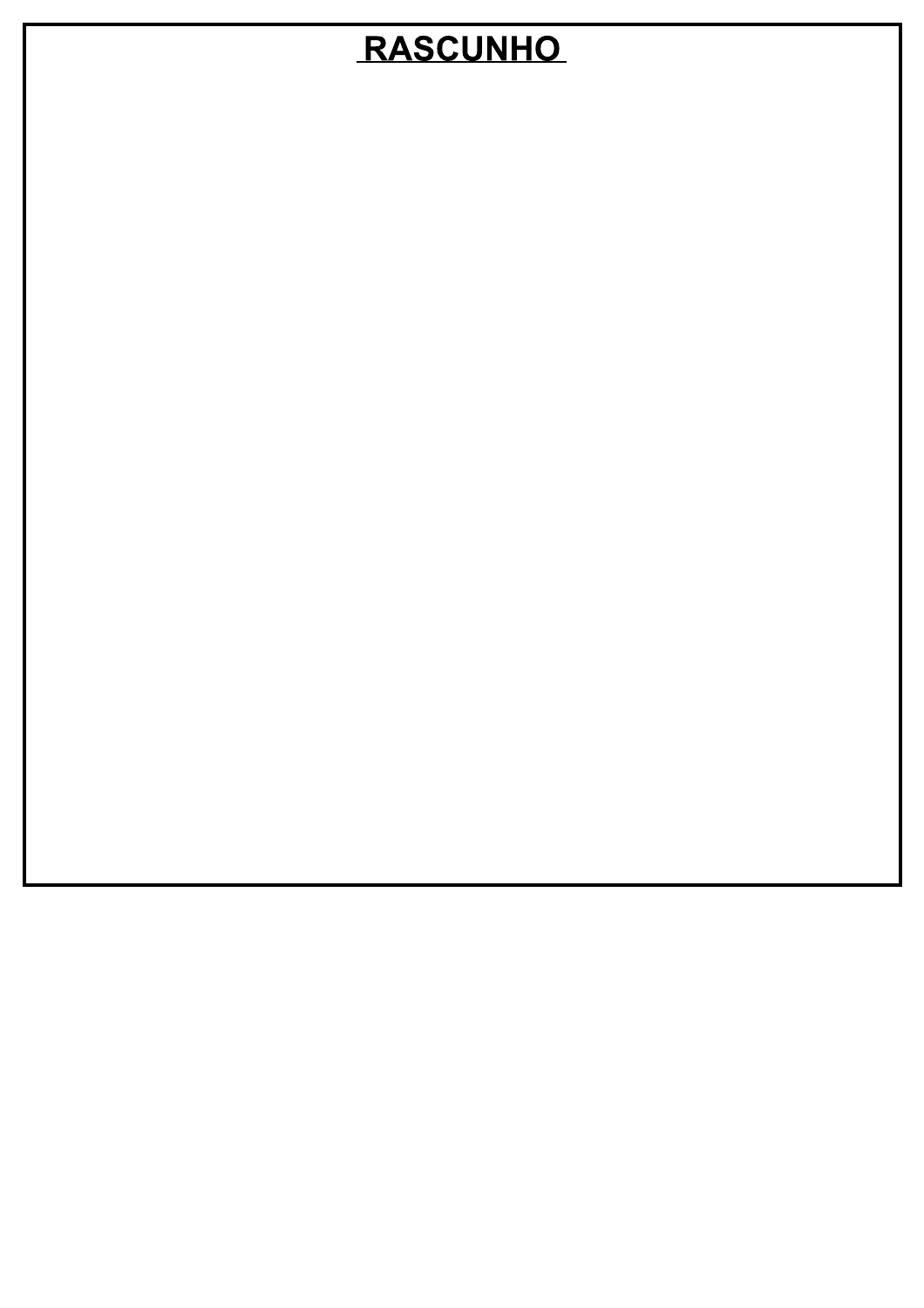## Zap

## (Moacyr Scliar)

Não faz muito tempo que temos esta nova TV com controle remoto, mas devo dizer que se trata agora de um instrumento sem o qual eu não saberia viver. Passo os dias sentado na velha poltrona, mudando de um canal para outro – uma tarefa que antes exigia certa movimentação, mas que agora ficou muito mais fácil. Estou num canal, não gosto – zap, mudo para outro. Não gosto de novo - zap, mudo de novo. Eu gostaria de ganhar um dólar num mês o número de vezes que você troca de canal em uma hora, diz minha mãe. Trata-se de uma pretensão fantasiosa, mas pelo menos indica disposição para o humor, admirável, nessa mulher.

Sofre, minha mãe. Sempre sofreu: infância carente, pai cruel etc. mas o seu sofrimento aumentou muito quando meu pai a deixou. Já faz tempo; foi logo depois que eu nasci, e estou agora com treze anos. Uma idade em que se vê muita televisão, e em que se muda de canal constantemente, ainda que minha mãe ache isso um absurdo. Da tela, uma moça sorridente pergunta se o caro telespectador já conhece certo novo sabão em pó. Não conheço, nem quero conhecer, de modo que -<br>zap - mudo de canal. "Não me abandone, Mariana, não me abandone!" Abandono, sim. Não tenho o menor remorso, em se tratando de novelas: zap, e agora é um desenho, que eu já vi duzentas vezes, e - zap - um homem falando. Um homem, abraçado à guitarra elétrica, fala uma entrevistadora. É um roqueiro. Aliás, é o que está dizendo, que é um roqueiro, que sempre foi e sempre será um roqueiro. Tal veemência se justifica, porque ele não parece um roqueiro. É meio velho, tem cabelos grisalhos, rugas, falta-lhe um dente. É o meu pai.<br>É sobre mim que fala. Você tem um filho, não tem, pergunta

a apresentadora, e ele, meio constrangido – situação pouco admissível para um roqueiro de verdade -, diz que sim, que tem um filho só que não o vê há muito tempo. Hesita um pouco e acrescenta: você sabe, eu tinha de fazer uma opção, era a família ou o rock. A entrevistadora, porém, insiste (é chata, ela): mas o seu filho gosta de rock? Que você saiba, seu filho gosta de rock?

Ele se mexe na cadeira; o microfone, preso à desbotada camisa, roça-lhe o peito, produzindo um desagradável e bem audível rascar Sua angústia é compreensível, aí está, num programa local e de baixíssima audiência – e ainda tem que passar pelo vexame de uma pergunta que o embaraça e à qual não sabe responder. E então ele me olha. Vocês dirão que não, que é para a câmera que ele olha; aparentemente é isso, aparentemente ele está olhando para a câmera, como lhe disseram para fazer; mas na realidade é a mim que ele olha, sabe que em algum lugar diante de uma tevê, estou a fitar seu rosto atormentado, as lágrimas me correndo pelo rosto; e no meu olhar ele procura a resposta à pergunta da apresentadora: você gosta de rock? Você gosta de mim? Você me perdoa? mas aí comete um erro, um engano mortal: insensivelmente, automaticamente, seus dedos começam a dedilhar as cordas da guitarra, é o vício do velho roqueiro, do qual ele não pode se livrar nunca, nunca. Seu rosto se ilumina – refletores que se acendem? – e ele vai dizer que sim, que seu filho ama o rock tanto quanto ele, mas nesse momento - zap - aciono o controle remoto e ele some. Em seu lugar, uma bela e sorridente jovem que está - a exceção do pequeno relógio que usa no pulso nua, completamente nua

- 1) Pode-se perceber que a narrativa acima explora, sobretudo, duas temáticas: a praticidade do uso controle remoto e a relação de um filho com o pai que o abandonara. Nesse sentido, entende-se que cada uma delas, respectivamente, pode ser melhor entendida como uma questão:
	- a) social e generalizante
	- b) psicológica e social
	- c) generalizante e social
	- d) comportamental e pessoal
- 2) O título ganha sentido após a leitura do texto, uma vez que:
	- a) indica o barulho provocado pelo acionamento do controle remoto.
	- b) revela o sentimento de insatisfação do menino em relação à programação
	- c) expressa a rapidez com que se troca de canal ao acionar o controle remoto.
	- d) mostra a irrelevância da necessidade do controle remoto para alteração de canal.
- 3) No último parágrafo do texto, o narrador cria um clima de expectativa para o leitor diante da possível resposta que seu pai daria à pergunta "Que você saiba, seu filho gosta de rock?" feita pela entrevistadora. Sobre esse clima, é INCORRETO afirmar que:
	- a) Imaginar que o pai olhava para ele e não para as câmeras mostra o anseio do filho por um posicionamento afetivo do pai.
	- b) As lágrimas que corriam no rosto do filho reforçam sua expectativa de que o pai falasse do menino.
	- c) Dedilhar as cordas da guitarra sugere uma tentativa do pai de retirar, parcialmente, a atenção sobre a questão.
	- d) A resposta do pai de que o filho amava rock mostra o quanto há identificação entre ambos.
- 4) Assinale a opção em que se destaca um adjetivo que exprima um estado ou característica momentâneos.
	- a) "Sempre sofreu: infância *carente*, pai cruel etc." (2°§)
	- b) "É meio **velho**, tem cabelos grisalhos, rugas" ( $2^{\circ}$ §)
	- c) "pergunta a apresentadora, e ele, meio constrangido"  $(3°\S)$
	- d) "o microfone preso à desbotada camisa, roça-lhe o peito" (4°§)
- 5) No fragmento "Tal veemência se justifica, porque ele não parece um roqueiro." (2°§), a "veemência" a que o narrador refere-se diz respeito:
	- a) à insistência do pai em caracterizar-se como roqueiro.
	- b) à descrença do filho na possibilidade de um roqueiro mais velho.
	- c) à persistência da entrevistadora em que o roqueiro apresente-se.
	- d) à surpresa provocada no leitor pela representação da figura descrita
- 6) No fragmento "Ele se mexe na cadeira; o microfone, preso à desbotada camisa, roça-lhe o peito," (4°§), funciona como elemento coesivo e faz referência a seguinte palavra:
	- a) "Ele"
	- b) "preso"
	- "microfone"  $\mathbf{C}$
	- d) "peito"
- 7) A conjunção destacada em "Não conheço nem quero conhecer" (2°§) relaciona orações estabelecendo entre elas uma relação de sentido que pode ser entendida como de:
	- a) oposição
	- b) alternância
	- c) explicação
	- d) adicão
- 8) No último parágrafo do texto, ocorrem as palavras "mexe" e "vexame", que são grafadas com "X". Dentre<br>as citadas abaixo, assinale a única que apresenta <u>incorreção</u> na escrita.
	- a) xingar
	- b) coxixo
	- c) graxa
	- d) puxar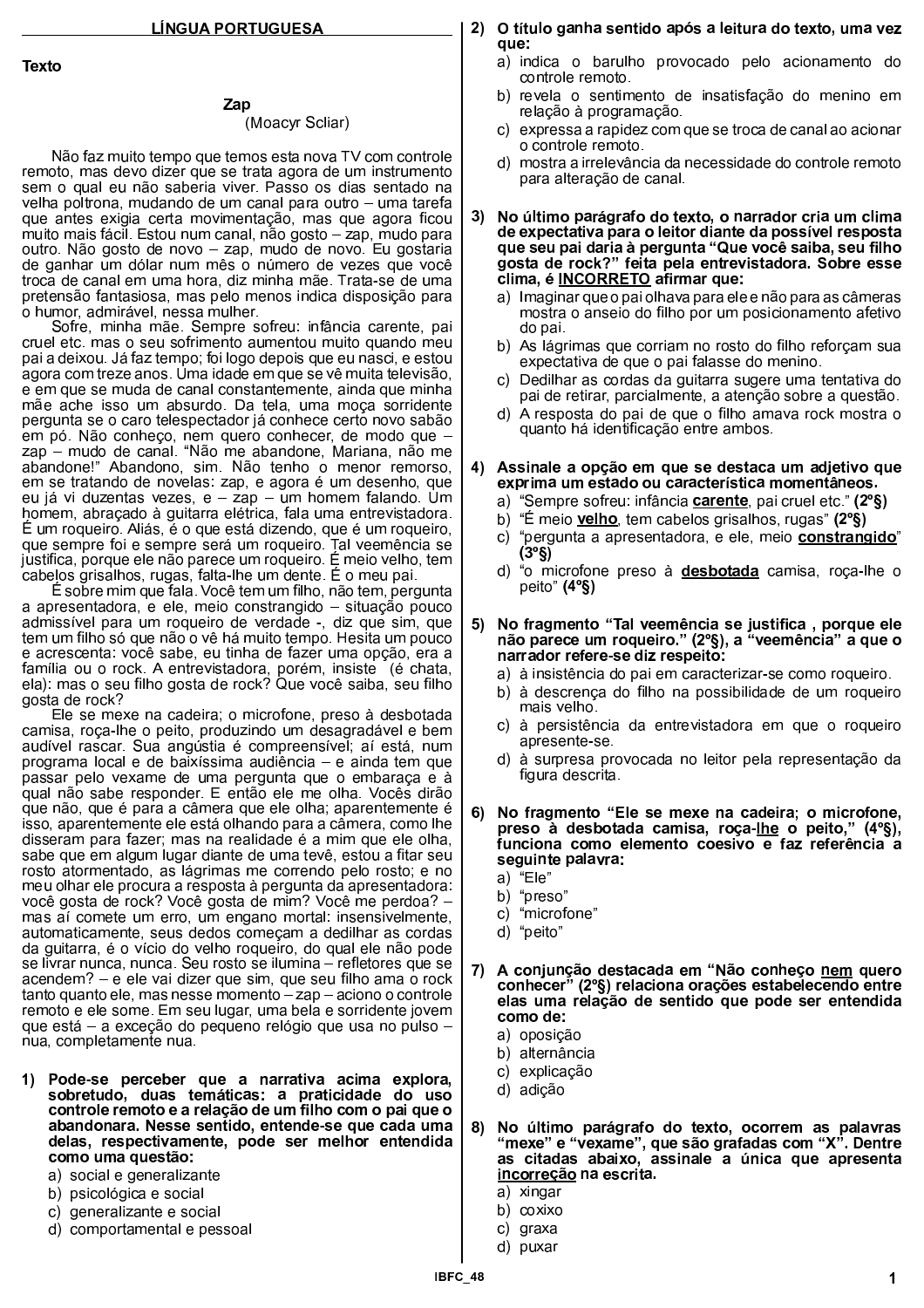- 9) Assinale a opção em que a preposição destacada foi | empregada por uma exigência de regência verbal.
	- a) "Não faz muito tempo que temos esta nova TV com controle remoto" (1°§)
	- b) "Não tenho o menor remorso, em se tratando de novelas" (2°§)
	- c) "uma pergunta que o embaraça e à qual não sabe responder" (4°§)
	- d) "diante *de* uma tevê, estou a fitar seu rosto atormentado"  $(4°\S)$
- 10) O contexto permite que o leitor identifique o emprego estilístico da linguagem. Desse modo, ocorre um exemplo de linguagem figurada no seguinte fragmento do texto:
	- a) "Mas o seu sofrimento aumentou muito quando meu pai a deixou " (2°§)
	- "e agora é um desenho, que eu já vi duzentas vezes," b)  $(2°\S)$
	- "É meio velho, tem cabelos grisalhos, rugas, falta-lhe C) um dente "(2°§)
	- d) "Vocês dirão que não, que é para a câmera que ele olha;"  $(4°§)$

## <u>SAÚDE PÚBLICA</u>

- 11) Considerando a Atenção Básica, quanto aos seus fundamentos e diretrizes, analise as sentenças abaixo, classificando-as como V (verdadeira) ou F (falsa). A seguir, assinale a alternativa que contém a sequência correta, de cima para baixo:
	- () Adscrever os usuários e desenvolver relações de vínculo e responsabilização entre as equipes e a população adscrita, garantindo a continuidade das ações de saúde e a longitudinalidade do cuidado.
	- () Ter território adstrito sobre o mesmo, de forma a permitir o planejamento, a programação descentralizada e o desenvolvimento de ações setoriais e intersetoriais com impacto na situação, nos condicionantes e nos determinantes da saúde
	- () Estimular a participação dos usuários como forma de ampliar sua autonomia e capacidade na construção do cuidado à sua saúde e das pessoas e coletividades do território, no enfrentamento dos determinantes e condicionantes de saúde, na organização e orientação dos serviços de saúde, a partir de lógicas mais centradas no usuário e no exercício do controle social.
	- a) V, V, V
	- b) V, V, F.
	- c) F, F, V.
	- $d) V. F. F.$
- 12) Entre os compromissos da Saúde Bucal no Sistema Único de Saúde de Belo Horizonte não se inclui:
	- a) Intensificação das ações de promoção da saúde<br>principalmente para os grupos vulneráveis.
	- b) Recuperação estética, através de restaurações diretas e/ou próteses totais ou parciais acrílicas removíveis.
	- c) Não priorização no atendimento das urgências.
	- d) Ampliação gradativa do acesso aos serviços de saúde bucal
- 13) A Constituição da República Federativa do Brasil de 1988, quanto ao financiamento do Sistema Único de Saúde – SUS:
	- a) Expressa que o Sistema Único de Saúde será financiado exclusivamente com recursos do orçamento da União, dos Estados, do Distrito Federal e dos Municípios.
	- b) Expressa que o Sistema Único de Saúde será financiado com recursos do orçamento da seguridade social, da União, dos Estados, do Distrito Federal e dos Municípios, além de outras fontes.
	- c) Não faz menção à forma de financiamento do SUS, sendo esta definida apenas em leis complementares.
	- d) Expressa que o Sistema Unico de Saúde será financiado exclusivamente com recursos orçamentários e extra orçamentários da União, Estado, Municípios e Distrito Federal, vedadas outras fontes.
- 14) De acordo com o Pacto pela Saúde, em seu componente Pacto de Gestão, entre as ações que devem ser desenvolvidas para fortalecer o processo de participação social, não se inclui:
	- a) Estimular a participação e avaliação dos cidadãos nos serviços de saúde.
	- b) Apoiar os processos de educação popular na saúde, para ampliar e qualificar a participação social no SUS.
	- c) Apoiar o processo de mobilização social e institucional em defesa do SUS.
	- d) Apoiar a implantação e implementação de ouvidorias em todos os serviços de saúde, em todos os níveis de atenção.
- 15) Segundo a Lei 8080/90, participar da definição de normas, critérios e padrões para controle das condições e dos ambientes de trabalho e coordenar a política de saúde do trabalhador é atribuição:
	- Comum às direções municipal, estadual e nacional do a) Sistema Único de Saúde - SUS.
	- b) Da direção nacional do SUS.
	- c) Da direção estadual do SUS
	- d) Da direção municipal do SUS.
- 16) Entre as medidas abaixo assinale aquela que é tipicamente ume medida de Proteção à Saúde:
	- a) Distribuição gratuita de insulina para diabéticos.
	- b) Programa Bolsa Família.
	- c) Vacinação contra a gripe
	- d) Educação para o trânsito.
- 17) Considerando as Medidas de Vigilância Epidemiológica e de Controle da Hanseníase, analise as afirmativas abaixo, classificando-as como V (verdadeira) ou F (falsa). A seguir, assinale a alternativa que contém a sequência correta, de cima para baixo:
	- () Detectar e tratar precocemente os casos novos, para interromper a cadeia de transmissão.
	- () Notificação compulsória em todo território nacional e investigação obrigatória
	- () Vacinar com BCG intradérmica todos os contatos intradomiciliares, mesmo os menores de 1 ano de idade já vacinados.
	- a) V, V, F.
	- b)  $V$ ,  $V$ ,  $V$
	- c)  $F, F, V$
	- d) V, F, F.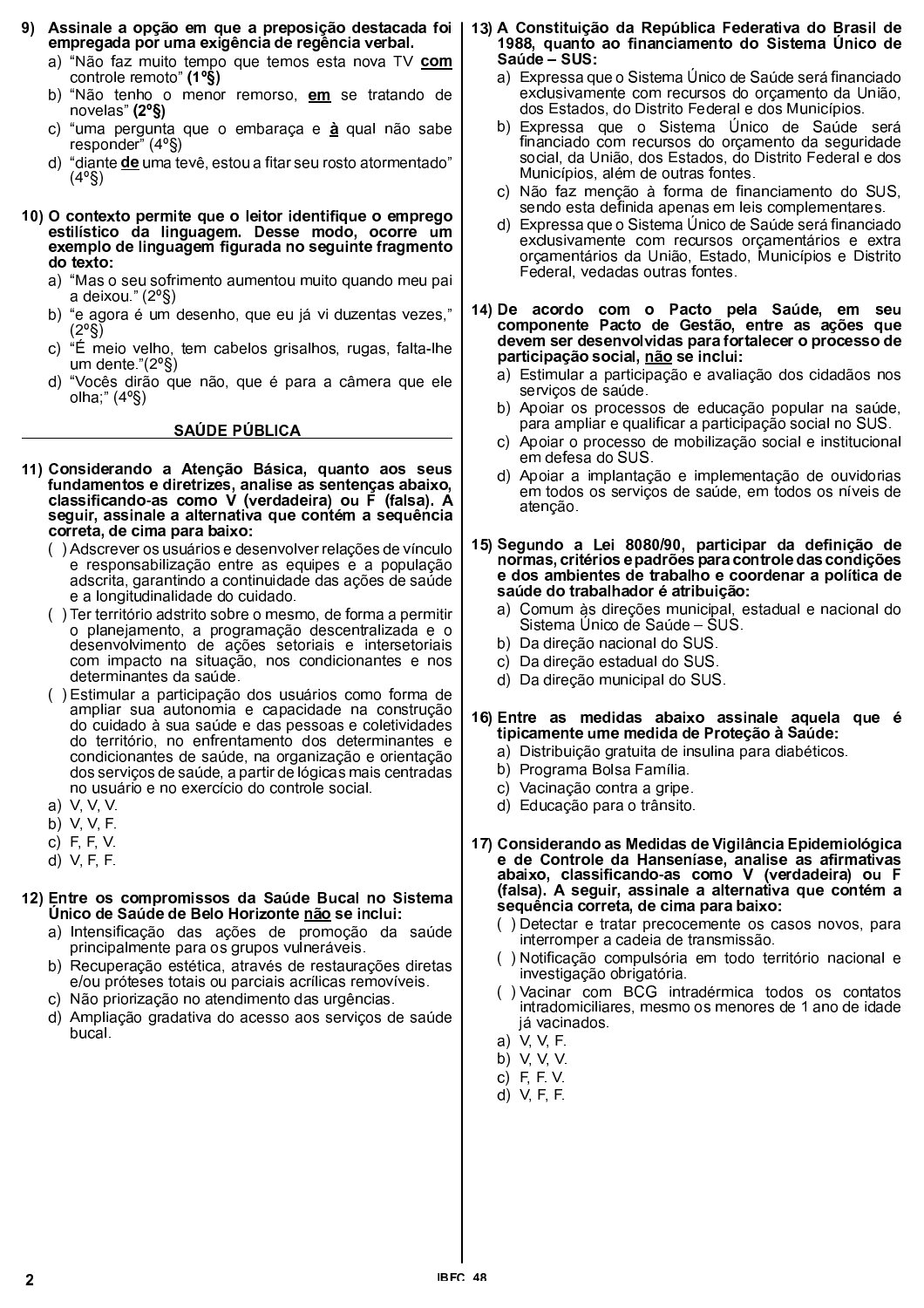- 18) Sobre a Rede de Atenção às Urgências no âmbito do Sistema Único de Šaúde, assinale a alternativa incorreta:
	- a) O acolhimento com classificação do risco, a qualidade e a resolutividade na atenção constituem a base do processo e dos fluxos assistenciais de toda Rede de Atenção às Urgências
	- b) A Rede de Atenção às Urgências priorizará as linhas de cuidados cardiovasculares, cerebrovasculares e traumatológicos.
	- Atenção Domiciliar é componente da Rede de Atenção  $\mathbf{C}$ às Urgências.
	- d) Atenção Básica em Saúde não é um dos componentes da Rede de Atenção às Urgências.

#### 19) A Política Nacional de Humanização, estabelece-se como uma política que atravessa as diferentes ações e instâncias gestoras do SUS, e implica nas seguintes condições, EXCETO:

- a) Oferecer um eixo articulador das práticas em saúde, reduzindo a importância do aspecto subjetivo nelas presente.
- b) Traduzir os princípios do SUS em modos de operar dos diferentes equipamentos e sujeitos da rede de saúde.
- Construir trocas solidárias e comprometidas com a dupla tarefa de produção de saúde e produção de sujeitos.
- d) Contagiar por atitudes e ações humanizadoras a rede do SUS, incluindo gestores, trabalhadores da saúde e usuários

#### 20) Analise as doenças ou agravos abaixo e assinale a alternativa que contém aqueles que são de notificação compulsória imediata (<24 hs).

- Tentativa de suicídio
- II. Tétano.
- III. Esquistossomose.
- IV Tuberculose bacilífera.
- a) lellapenas
- b) I, II, III e IV.
- c) Il apenas.
- d) IV apenas

# <u>CONHECIMENTOS ESPECÍFICOS</u>

- 21) O rastreamento do diabetes deve ser realizado anualmente em todos adultos com índice de massa<br>corporal (IMC) ≥ 25 kg/m<sup>2</sup> com um ou mais dos seguintes fatores de risco, EXCETO:
	- a) Hipertensão arterial, PA ≥ 140/90 mmHg ou em terapia medicamentosa
	- b) Colesterol HDL menor que 35 mg/dl ou triglicérides maior que 250 mg/dl.
	- c) Parente de primeiro grau portador de diabetes.
	- d) Presença de vitiligo.

# 22) São critérios diagnósticos para o diabetes, EXCETO:

- a) Glicemia casual ≥ 200 mg/dl, na presenca de sintomas de hiperglicemia.
- b) Glicemia de jejum ≥ 126 mg/dl com jejum no mínimo de 8 horas, pelo menos em duas ocasiões.
- c) Uma dosagem de glicohemoglobina (HbA 1C)  $\geq 6.5\%$ .
- d) Glicemia de 2 horas no TOTG (teste oral de tolerância á  $glicose$ )  $\geq$  200 mg/dl.

#### 23) Sobre a epidemiologia da hipertensão arterial (HAS). assinale a alternativa incorreta:

- a) A HAS é mais frequente em classes econômicas mais favorecidas e entre os fatores responsáveis encontramse os hábitos dietéticos, a obesidade, o estresse e o sedentarismo.
- b) Aprevalência da HAS aumenta com a idade Constatouse que mais de 50% dos indivíduos entre 60 e 69 anos e aproximadamente três quartos da população acima de 70 anos são hipertensos.
- c) Conforme dados dos Indicadores e Dados Básicos (IDB 2006) da Rede Interagencial de Informações para a Saúde - RIPSA, a prevalência de hipertensão em Belo Horizonte, entre indivíduos maiores que 25 anos é de 25.8%
- d) Os indivíduos da raça negra apresentam prevalência maior de HAS em relação às demais raças.
- 24) Considerando as situações abaixo assinale aquela em que o tratamento não farmacológico isolado não pode ser a conduta inicial da hipertensão arterial (HAS).
	- a) Paciente masculino com 56 anos de idade, tabagista, sem lesões de órgãos-alvo e sem outros fatores de risco, com HAS estádio 1 (140-159 x 90-99 mmHg).
	- b) Paciente feminina com 61 anos de idade, com história familiar de doença cardiovascular precoce em parentes de 1º grau, sem lesões de órgãos-alvo e sem outros fatores de risco, com HAS estádio 1 (140-159 x 90-99  $mmHg$ ).
	- c) Paciente feminina com 66 anos de idade, obesa, sem lesões de órgãos-alvo e sem outros fatores de risco, com HAS estádio 1 (140-159 x 90-99 mmHg).
	- d) Paciente masculino de 53 anos, diabético, sem lesões de órgãos-alvo e sem outros fatores de risco, com HAS estádio 1 (140-159 x 90-99 mmHg).

#### 25) Considerando as principais modificações no estilo de vida para o manejo da hipertensão arterial, assinale a alternativa que é associada ao menor impacto quanto à redução da pressão arterial:

- a) Redução do peso corporal.
- b) Moderação no consumo de álcool.
- Atividade física aeróbica regular.  $\mathbf{C}$
- d) Dieta hipossódica.
- 26) A losartana é um antagonistas do receptor AT1 da angiotensina II. Para tratamento da hipertensão arterial, a dose mínima e a dose máxima diária recomendadas são, respectivamente:
	- a) 25 e 150 mg
	- b) 25 e 100 mg
	- c) 50 e 150 mg
	- d) 50 e 200 mg
- 27) Considerando as atribuições dos membros da equipe de saúde da família na prevenção e tratamento das feridas, assinale uma atribuição que não faz parte do rol de atribuições do enfermeiro:
	- a) Executar o procedimento de prevenção ou curativo e/ou orientar a equipe de enfermagem na sua realização.
	- b) Realizar desbridamento mecânico, quando necessário.
	- Informar ao paciente sobre a indicação do produto  $\mathbf{C}$ prescrito e os cuidados para sua manutenção.
	- d) Encaminhar o paciente para interconsulta com especialista, solicitando contra-referência, quando necessário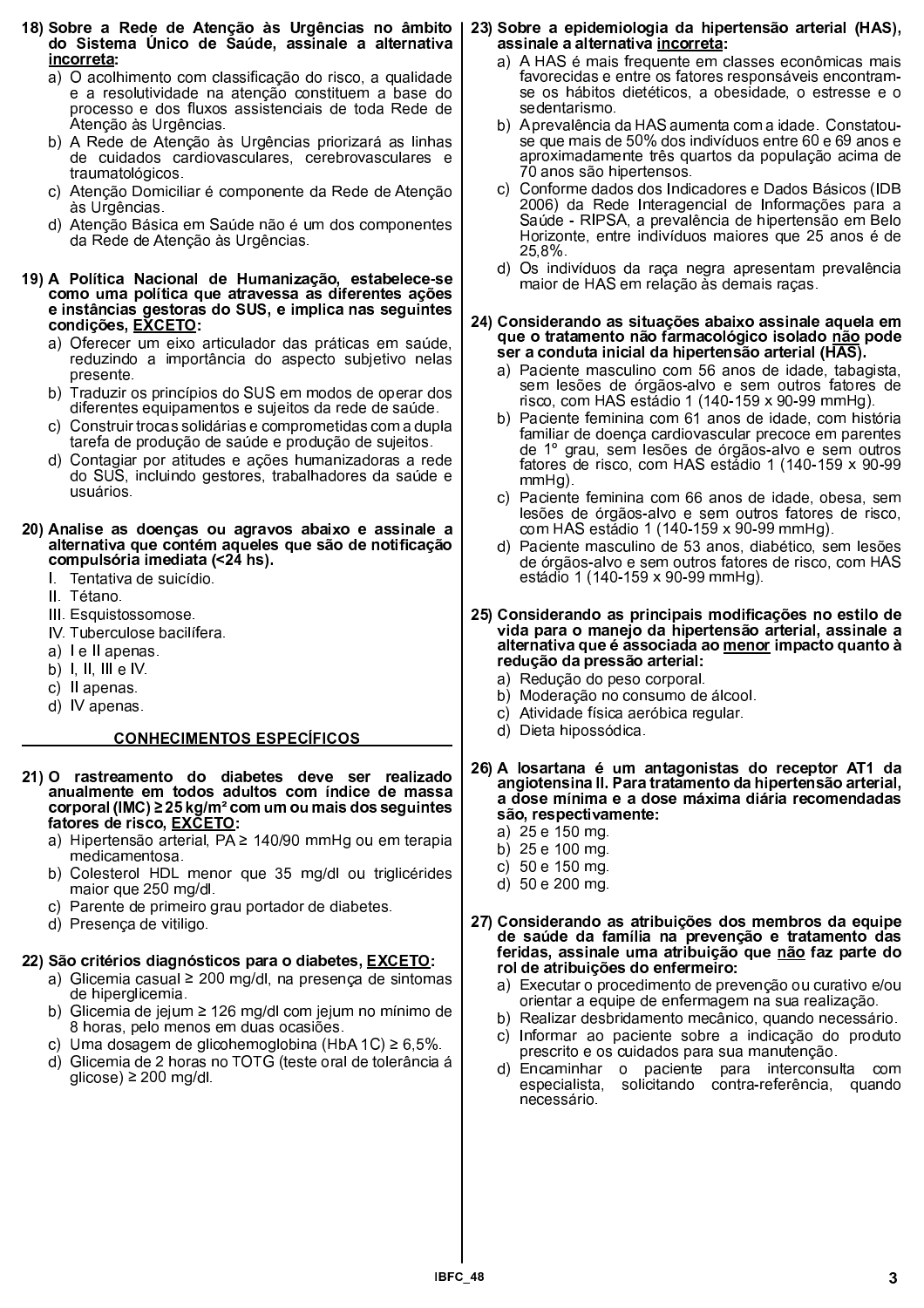- 28) Considerando as características de diferenciação entre as úlceras das extremidades inferiores mais frequentes, assinale uma característica não comum nas úlceras  $\lambda$  is a k  $\lambda$   $\lambda$   $\lambda$ 
	- a) Lesão dolorosa com comprometimento do sono e atividades habituais.
	- b) Localização no 1/3 inferior da perna próximo ao maléolo medial.
	- c) Lesão superficial, leito com bordas infiltradas e irregulares
	- d) Lesão única
- 29) Considerando as indicações de cultura para micobactéria, para diagnóstico de tuberculose (TB). analise as indicações abaixo, classificando-as como V ^ <sup>N</sup> <sup>O</sup> <sup>M</sup> <sup>P</sup> <sup>M</sup> <sup>N</sup> <sup>L</sup> <sup>O</sup> <sup>P</sup> <sup>G</sup> <sup>I</sup> \ <sup>T</sup> <sup>P</sup> <sup>X</sup> <sup>K</sup> <sup>P</sup> <sup>G</sup> <sup>K</sup> <sup>N</sup> \ <sup>L</sup> <sup>O</sup> ] <sup>P</sup> <sup>K</sup> <sup>K</sup> <sup>L</sup> <sup>J</sup> <sup>P</sup> <sup>X</sup> <sup>N</sup> <sup>P</sup> <sup>P</sup> <sup>X</sup> <sup>R</sup> <sup>N</sup> <sup>O</sup> <sup>J</sup> <sup>P</sup> <sup>R</sup> <sup>L</sup> ^ <sup>P</sup> que contém a sequência correta, de cima para baixo:
	- $\ell \rightarrow$  0 i s n s it a plinter of c i sadio lánico de TD com homileacont repetidamente negativa.
	- $\left( \begin{array}{ccc} \lambda & \text{if } \Omega \\ \end{array} \right)$  and  $\left( \begin{array}{ccc} \lambda & \text{if } \Omega \\ \end{array} \right)$  is in the set of  $\left( \begin{array}{ccc} \lambda & \text{if } \Omega \\ \end{array} \right)$  is in the set of  $\left( \begin{array}{ccc} \lambda & \text{if } \Omega \\ \end{array} \right)$ baciloscopia.
	- $( )$  Casos suspeitos de infecções causadas por micobactérias não tuberculosas.
	- a) V, F, V.
	- b) V, V, F.
	- c) V, V, V.
	- d)  $F, F, F$
- 20) A binavuriaamia nada aaaway aamaa afaita adusyaa d tratamento da tuberculose. Ela é associada ao uso de:
	- a) Isoniazida apenas
	- b) Pirazinamida e etambutol.
	- c) Rifampicina
	- d) Isoniazida e etambutil.
- 31) Sobre o tratamento da asma em etapas, analise as as ntan ga a shaiya , alaagifi gan da aa aama N / wuxda dalugi  $\ldots$   $\blacksquare$  /false). A sequity section le s alternative que senti a sequência correta, de cima para baixo:
	- $\ell$  ) Dese a sector decreasement on the  $\ell$   $\ell$  and discussed de alívio), um β2 agonista inalatório de curta duração é eficaz para alívio dos sintomas.
	- $\ell \rightarrow$  Anti-selin france in sletting (bromate de investration) devi ser associado apenas nas exacerbações graves ou na  $refratariedade$  ao broncodilatador  $\beta$ 2.
	- $\ell$  in Castiac is a fatosic case decore between  $\alpha$  and a function of  $\ell$ taxay is da aasalka waxa a saytista dag siytaysas (staxa  $\Omega$ )
	- a) V, F, V
	- $\overrightarrow{b}$  V, V, V
	- c)  $F, F, F$
	- $d)$  V, V, F.
- 32) O corticoide inalatório de escolha para tratamento da asma em gestante é a:
	- a) Budesonida.
	- b) Beclomatasona.
	- c) Fluiticasona.
	- d) Triamcinolona
	-
- $\mathcal{L}(\mathbf{A}) = \mathbf{A} \mathbf{A} + \mathbf{A} \mathbf{A} + \mathbf{A} \mathbf{A} + \mathbf{A} \mathbf{A} + \mathbf{A} \mathbf{A} + \mathbf{A} \mathbf{A} + \mathbf{A} \mathbf{A} + \mathbf{A} \mathbf{A} + \mathbf{A} \mathbf{A} + \mathbf{A} \mathbf{A} + \mathbf{A} \mathbf{A} + \mathbf{A} \mathbf{A} + \mathbf{A} \mathbf{A} + \mathbf{A} \mathbf{A} + \mathbf{A} \mathbf{A} + \mathbf{A} \mathbf{A}$ classificada como moderada quando a relação VEF1 (Volume expiratório forçado cronometrado de primeiro  $S$  segundo / CVF (Capacidade Vital Forçada)  $6 < a$  0,7 e o VEF1 é:
	- $a$ ) < 80% do previsto
	- b) Entre 30 e 70% do previsto
	- c) Entre 50 e 80% do previsto
	- $d$ ) < 30% do previsto
- 34) Sobre o tratamento farmacológico da doenca pulmonar skatuutiise avâniae/DDOO), analiae ee oonteneee eksive  $\lambda$  be a state of a component  $M$  from dedicate  $\lambda$  and  $\Gamma$  follow  $\lambda$ the product of the second contract of the contract of the second second second second second second second second second second second second second second second second second second second second second second second sec correta, de cima para baixo:
	- $\ell \geq 0$  continuidad in datánica  $\ell \cap \mathbb{N}$  and i continue in different a frequência de exacerbações e melhoram a qualidade de vida para pacientes em estádios I e II da DPOC.
	- $\ell \ge 0$  and  $\ell$  is a sequence of the set of  $\ell$  in  $\ell$  is a group of  $\ell$  or  $\ell$  in  $\ell$  is the integration of  $\ell$ placebo.
	- $\ell$  . Also so so go an endo o so subsequente do continuado sos  $\mu$ oral.
	- $a) V, F, F$
	- b)  $F F V$
	- c)  $F V F$
	- $d) V. V. V.$
- 35) Sobre o manejo das exacerbações da doença pulmonar  $\mathsf{F}$  between  $\mathsf{F}$  and  $\mathsf{F}$  and  $\mathsf{F}$   $\mathsf{F}$   $\mathsf{F}$   $\mathsf{F}$   $\mathsf{F}$  and  $\mathsf{F}$  are a property of  $\mathsf{F}$  and  $\mathsf{F}$  $\lambda$ leeeificerde ee eerse  $M$  (verdedsire) en E (felee) the product of the second contract of the contract of the second second second second second second second second second second second second second second second second second second second second second second second sec correta, de cima para baixo:
	- $\ell \rightarrow \infty$  c is contained a contained in discussed as proposed on discussion sibilância, aperto no peito, aumento na expectoração e na tosse, alteração da viscosidade e cor do escarro.
	- $\ell$  ) Comente comes de  $E00\ell$  comentation febre dumants s exacerbações.
	- $\ell$  ) N  $\sim$  measure dee eases a dissussible de evenimente cus Illii i a ciusac coc cocococococo de cusuo aanaalanaantanaa liain aa aaladan wala V aa tanay a não houver melhora com o tratamento prescrito.
	- $a) V. F. V.$
	- b)  $F, F, V$
	- c)  $F, V, F$
	- $d) V, V, V$
- 36) Ectima é uma infecção bacteriana cutâneas mais profunda que o impetigo. Sobre essa infecção, assinale e elección división de la consta
	- a) Ocorre preferencialmente nos membros inferiores, havendo uma ou mais lesões.
	- b) O modo de transmissão é de pessoa a pessoa.
	- c) Úlceras de perna, leishmaniose cutânea, herpes simples e úlcera tropical são diagnósticos diferenciais
	- d) É causada exclusivamente pelo Streptococcus do grupo  $\overline{A}$

#### 97) Cabus a sosabingo sooingle o alteunative incouncte

- a) Pode-se usar anti-histamínicos para alívio do prurido.
- b) Deve-se afastar o indivíduo da escola ou trabalho até 24 horas após o início do tratamento.
- c) lvermectina, dose única, via oral é o tratamento de escolha em adultos
- d) Pode haver transmissão durante contato sexual.
- 38) Sobre o rastreamento do câncer de colo uterino, analise as sentencas abaixo, classificando-as como V  $\lambda$  , and adolest on  $\Gamma$  (foloo). A construction of the months que contém a sequência correta, de cima para baixo:
	- $()$  $\mathcal{M}$  customes characteristic della calculation in  $\mathcal{M}$ <sup>l</sup> <sup>i</sup> <sup>n</sup> <sup>f</sup> <sup>i</sup> <sup>n</sup> <sup>m</sup> ` <sup>i</sup> <sup>n</sup> ` <sup>k</sup> <sup>c</sup> <sup>o</sup> <sup>m</sup> <sup>c</sup> <sup>c</sup> <sup>k</sup> <sup>k</sup> <sup>s</sup> <sup>h</sup> <sup>q</sup> <sup>c</sup> <sup>i</sup> <sup>c</sup> <sup>d</sup> <sup>g</sup> <sup>c</sup> ¦ <sup>µ</sup> ` <sup>µ</sup> <sup>Ç</sup> ` <sup>o</sup> <sup>f</sup> <sup>d</sup> <sup>g</sup> <sup>c</sup> idade, uma vez por ano e, após dois exames anuais consecutivos negativos, a cada três anos
	- $\ell$   $\lambda$  F s and lease and take and a d satisfied a shown fatas d risco, como por exemplo, a infecção pelo vírus HIV, o restraces ato nale evening citangletánica (Denomiaelas), deve ser anual
	- $\ell$   $\lambda$  F is reduced the second condition of the condition of  $\lambda$  and  $\lambda$  c condition of  $\lambda$ realizada na rotina
	- $a)$  V, F, V
	- b)  $F, F, V$
	- c)  $F, V, F$
	- d) V, V, V.